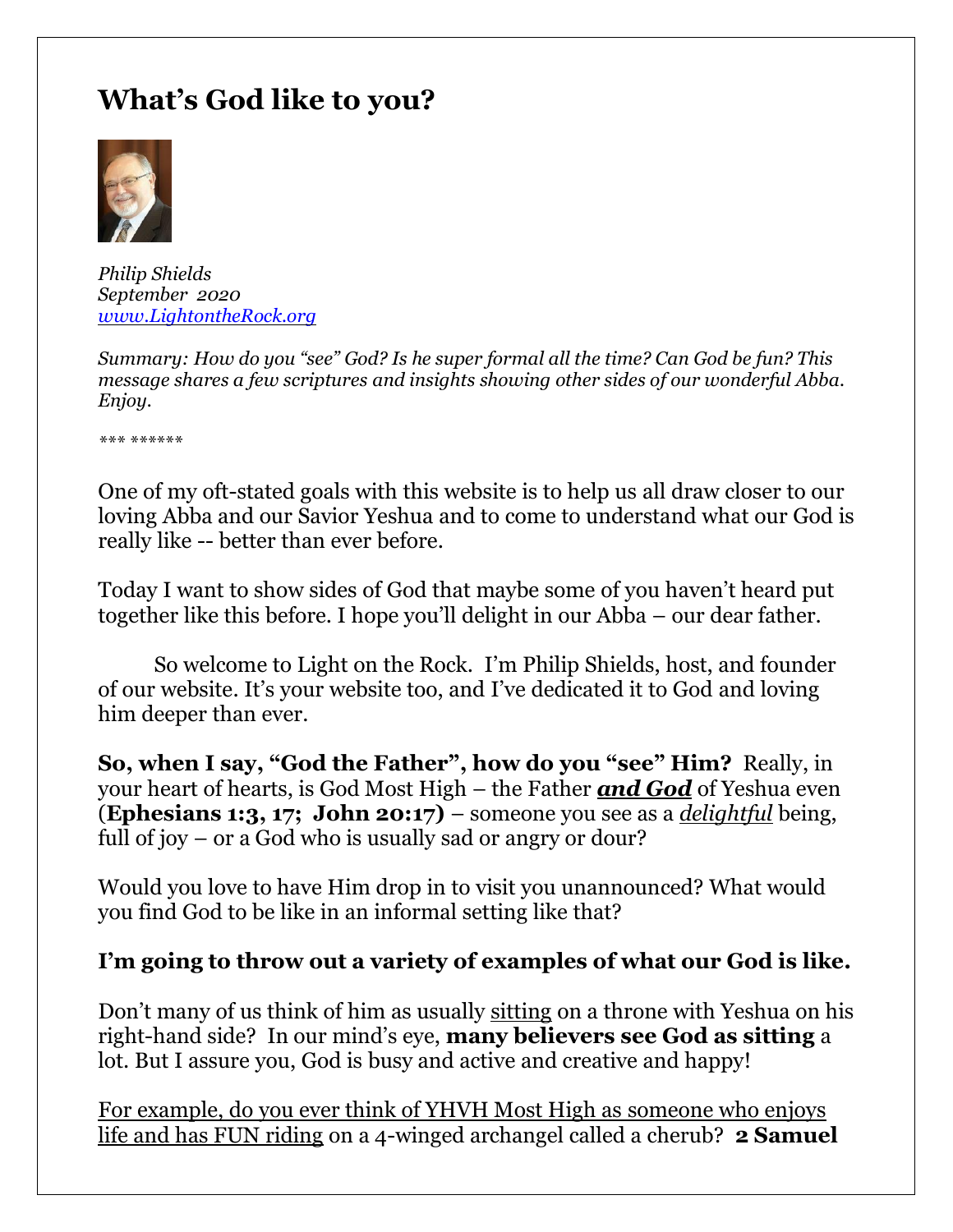**22:8** -- He rode upon a cherub and flew; And He was seen upon the wings of the wind." His throne is between the cherubim (**Psalm 80:1**). How fun!

Do you see our magnificent Abba – our father Most High -- **enjoying a feast or wedding party?**

**Remember Yeshua said "If you have seen me, you've seen the Father" (John 14:9). Hebrews 1 says Yeshua is the exact copy of the Father (Hebrews 1:1-3),** so what we see and read about Yeshua can also apply to our Father.

### **Hebrews 1:1-3**

"God, who at various times and in various ways spoke in time past to the fathers by the prophets, 2 has in these last days spoken to us **by His Son,** whom He has appointed heir of all things, through whom also He made the worlds;

3 who being the brightness of His glory **and the express image of His person**, and upholding all things by the word of His power, when He had by Himself purged our sins, sat down at the right hand of the Majesty on high…"

Yeshua obviously enjoyed feasts and nice meals and a glass of wine so much that he was accused of being a wine bibber and a glutton! (**Matthew 11:19**). Since he's an exact copy of our Father, can you imagine Almighty God enjoying a glass of wine and that it cheers him up (**Judges 9:13**)?

Yes, Yeshua enjoyed a glass of good wine too, and he probably participated in the **dancing** at these parties too. *God has fun*. How else could the Psalmist claim God is fun to be around as Psalm 16:11 states? Yeshua shows us the Father by being just like him, exactly. In the parable of the Prodigal Son, Yeshua used dancing as an example of the celebrations going on for the son who had returned (**Luke 15:25**).

## I love this verse:

## **Psalms 16:11**

"You will show me the path of life; *In Your presence is fullness of joy; At Your right hand are pleasures forevermore*."

Does that sound like the way you would feel when you are in Father's actual presence? Believe it! It's going to fun and joyous!

\*\* \*\*\* Now let's look at a variety of other examples.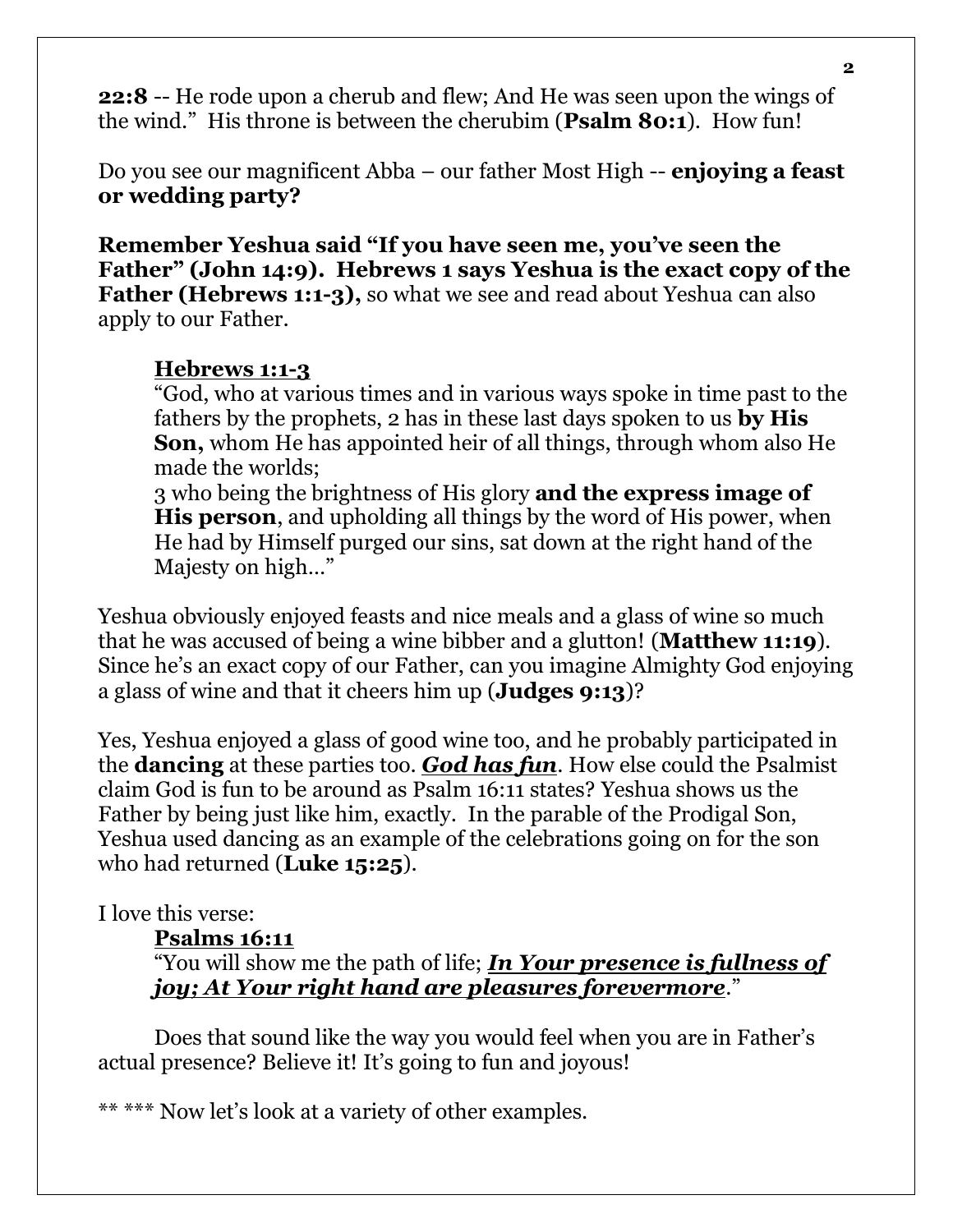I've got to get back to something I used to love to do: **PAINTING** scenery. Oil painting. **Do you see God as the supreme greatest artist?** Think of Him every time you see a stunning rainbow or a sunrise or sunset sky. His easel is full of colors…. And the skies he paints change by the minute sometimes. I love admiring his artistic talents! And just look at the various butterflies, birds, animals, trees, flowers, and landscapes – and you've got to see Abba as our superbly talented artist-Father.

#### \*\* \*\*\*

Some of you **collect notes and letters** and keep them stashed in a box somewhere – for forever and ever. Do you know we're told that God knows every tear you've ever shed and in a poetic way, we're told **he stores our tears in his bottle or water-skin?** (Psalm 56:8; it's verse 9 in the Bibles of my Jewish brothers and sisters).

## **Psalms 56:8 NLT**

"You keep track of all my sorrows. **You have collected all my tears in your bottle**. You have recorded each one in your book."

A dear friend of ours just a few days ago lost her husband to Covid19. On her Facebook page was a graphic of a diary she was writing. The heading said simply, "Dear Lord…" Lower on the page were 3 droplets - - no doubt her tears. I looked at that -- and just wept for her. So did God.

## **Isaiah 63:9**

"In all their affliction He was afflicted, And the Angel of His Presence saved them; In His love and in His pity, He redeemed them; And He bore them and carried them all the days of old."

\*\* \*\*\*

**Do you consciously think of God as being polite and gentle?** When YHVH told Abraham to sacrifice his son, the son that he loved – Isaac – did you realize that in the Hebrew it isn't a command so much as a request. God didn't tell Abraham, he asked Abraham.

In English, Genesis 22:2 reads quite harshly. "Take now your son…".

In the Hebrew, there is no "now" there and the Hebrew is very gentle, almost a "please". Like "please take your son…" A Jewish Hebrew scholar explained this to me once.

In Young's Literal translation we get the essence of the Hebrew better: **Genesis 22:2 YLT**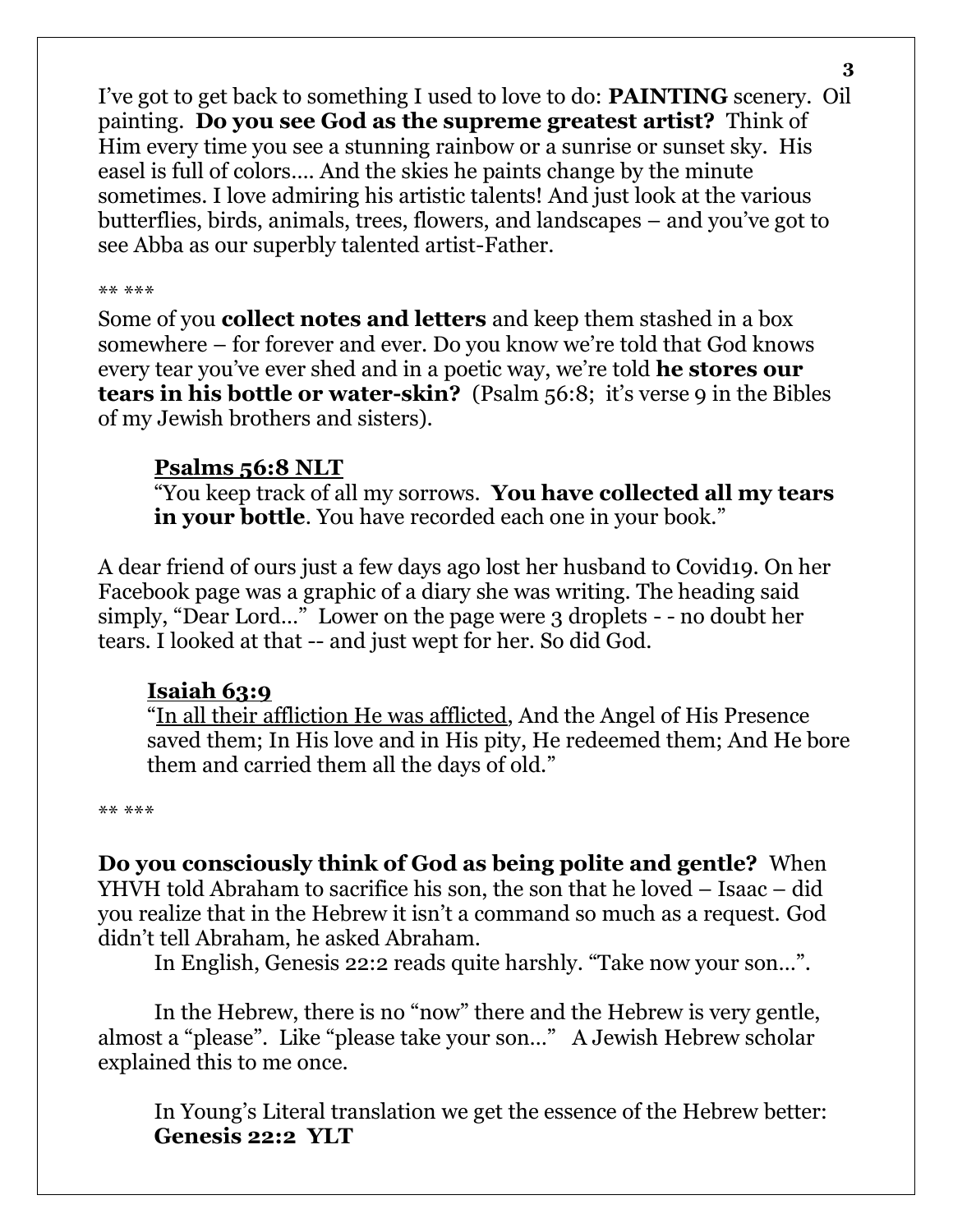"And He saith, 'Take, *I pray thee*, thy son, thine only one, whom thou hast loved, even Isaac…"

That sounds a lot more kind and gentle, doesn't it?

#### \*\* \*\*\*

**Can you think of God as ever crying?** Or mourning? Again, Yeshua was the exact copy, and the shortest verse in the Bible **is John 11:35** -- "Jesus wept". That was when he went to Lazarus' family after Lazarus died.

If Jesus could weep, I assure you, heavenly Abba weeps. I don't want my failings to continue ever being the reason for him weeping over me though. He also lamented over Jerusalem – saying he wanted to protect its people like a hen does its chicks, "but you were not willing" (**Matthew 23:37-39**). Remember scripture admonishes us to not grieve God's presence – his Holy spirit. (**Ephesians 4:30).** That strongly implies God can be grieved.

## **Psalms 78:40-41**

"How often they provoked Him in the wilderness and grieved Him in the desert! 41 Yes, again and again they tempted God, and limited the Holy One of Israel."

I personally think that during and after **the Gold Calf incident**, after all God had done for Israel, I really think God was not only furious, but when you read the succeeding chapters, you can palpably FEEL his sorrow, rejection, and grief. When I **read Exodus 32-34**, I feel some exceptionally low moments going on here with God. God is a very real being who made our emotions and he also has them.

And don't you feel awful when *you* feel rejected? How do you think God felt watching Israel commit spiritual harlotry with the works of their hands – the golden calf? Do you think God and Christ understand feelings of rejection? We can't read scripture without catching that, over and over. Yeshua – and therefore also his father – know that feeling well**. Isaiah 53:3** says he was "despised and **rejected by men**, a man of sorrows, acquainted with grief."

After all, Yeshua's own people, his own tribe of Judah whom he loved, not only rejected him but had him crucified! Yes, God knows rejection. Yeshua was the stone whom the builders *rejected* **(Psalm 118:22**) but is now the cornerstone!

\*\* \*\*\*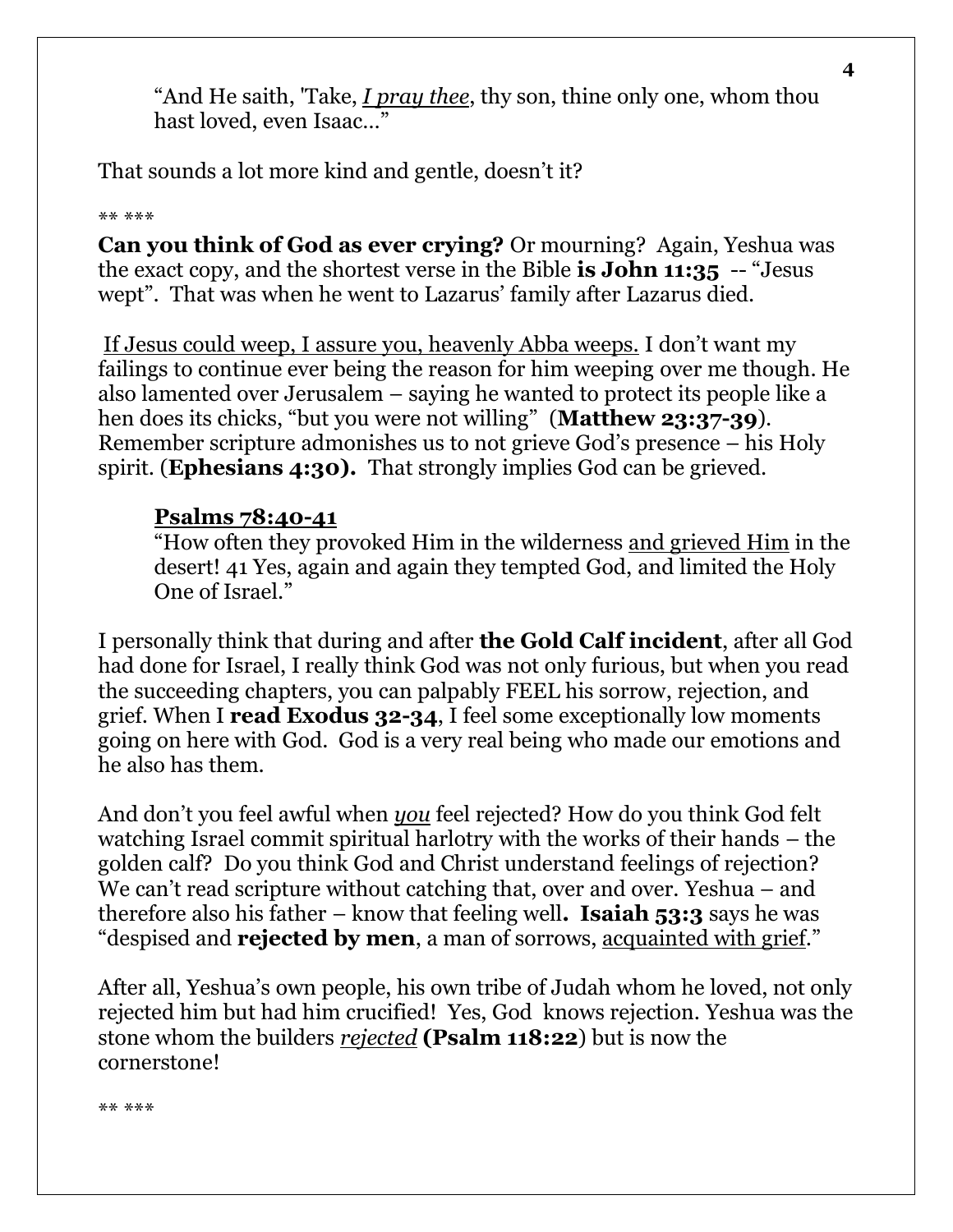Some of you love feeding the wild birds around your home, as I do. Carole chuckles when I speak of the some of the birds as "my red heads" (Sand hill cranes) or "my cardinals". I love to feed them and being sure they have food. Do you know God loves to feed his birds and animals too?

## **Matthew 6:26**

"Look at the birds of the air, for they neither sow nor reap nor gather into barns; **yet your heavenly Father feeds them**. Are you not of more value than they?"

And he knows when every single life dies. Every sparrow dies, God somehow knows it.

\*\* \*\*\*

Do you think of Almighty God Most High as your …. "Daddy"? Paul says over and over that God has given us the spirit of Christ in us by which we can cry out, "Abba, Father". "Abba" was the Hebrew word of endearment for one's father, roughly translated in English as either "dear Father" or even "Daddy".

Yeshua said one of his missions and goals was to reveal the Almighty as our Father. At the time it was surprising to people to have him speak so openly of God as his father or as "a" father. Though God as "father" was mentioned a few times in scripture in the Old Testament, God was mostly the fearsome and awesome God. When Yeshua taught disciples to pray – it wasn't just to "God" – but to "Our *father* in heaven."

And Paul certainly learned that well.

## **Galatians 4:**6

"And because you are sons, God has sent forth the Spirit of His Son into your hearts, crying out, **"Abba, Father!"**

## **Romans 8:15-16**

"For you did not receive the spirit of bondage again to fear, but you received the Spirit of adoption **by whom we cry out, "Abba, Father."**

16 The Spirit Himself bears witness with our spirit that we are children of God…"

\*\* \*\*\*

Do you men enjoy building homes and structures? God enjoys building little tiny butterflies and speaking into existence entire galaxies of countless stars –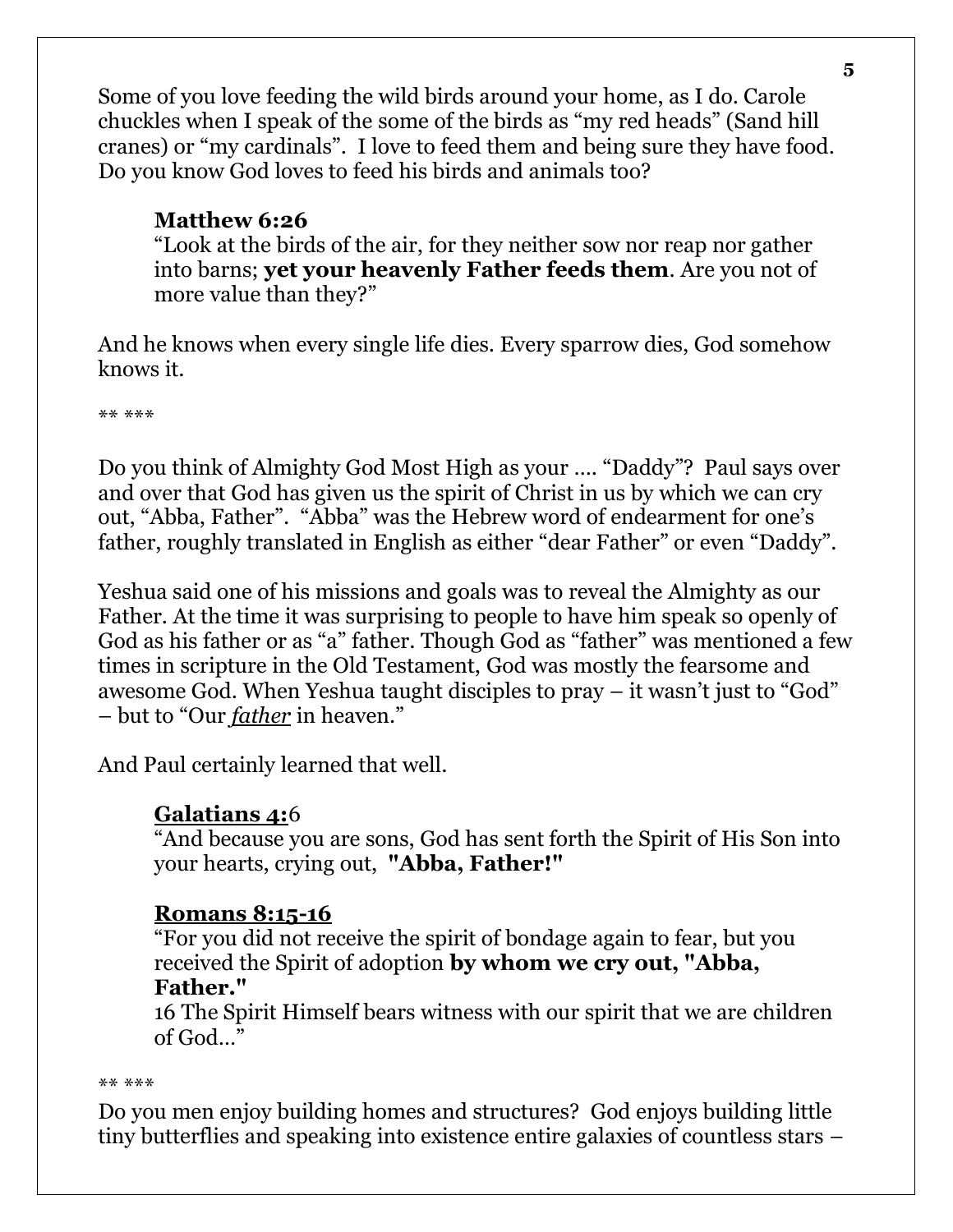and he says he knows each one by name! What an awesome God and Abba (Daddy) we have.

I loved sharing a hammer and saw with my children as they grew older and watching them cut wood and make things. Someday, our heavenly Abba might offer to let you have your hand at creating something. He let the Word to the actual creating (Ephesians 3:9), and so why not future children of God? I wonder how that could work? I think it could happen though. Maybe he'll invite me to try my hand at making a bird, or a tree, or a monkey – or maybe I'll graduate to creating a new star. I can't wait.

And that's the point. The Abba and God I know is not just LOVE personified, not only justice and mercy and power personified, - he's my God is a fun Abba, a wonderful Daddy. FUN. Oh yes, he can get angry. Oh yes, he can spank and when he does, it hurts! Oh yes, He can get jealous of us giving our worship or adoration to worthless junk of our own creation. But today I hope I'm showing you other sides of our dear Father.

#### \*\* \*\*\*

These verses in Zephaniah are so loving, sweet, and eye-opening about our Abba:

#### **Zephaniah 3:16-17 NKJV**

In that day it shall be said to Jerusalem: "Do not fear; Zion, let not your hands be weak. 17 YHVH your God in your midst, The Mighty One, will save;

## **He will rejoice over you with gladness, He will quiet you with His love,** *He will rejoice over you with singing***."**

Do we ever think of God quieting us with his love and celebrating us with his singing!? When I read that recently as I was studying Zephaniah – I had to stop, read it over and over, tears in my eyes – to have such a powerful Creator who KNOWS me, knows YOU, loves you, and wants to quiet your worries and wants to put your mind at peace as **He gently sings over you and me** with a smile on his face…. That's the Abba – dear heavenly daddy- - whom I know.

This year – 2020 -- has certainly been a rough year when you add up the Covid19 virus, the lockdowns, the riots and burnings and violence, most of the western states on fire, hurricanes coming in rapid succession, the impasse on the Supreme Court after Ginsburg's death, fear of future riots and violence coming .. what else? He will quiet us with his love if we look to him.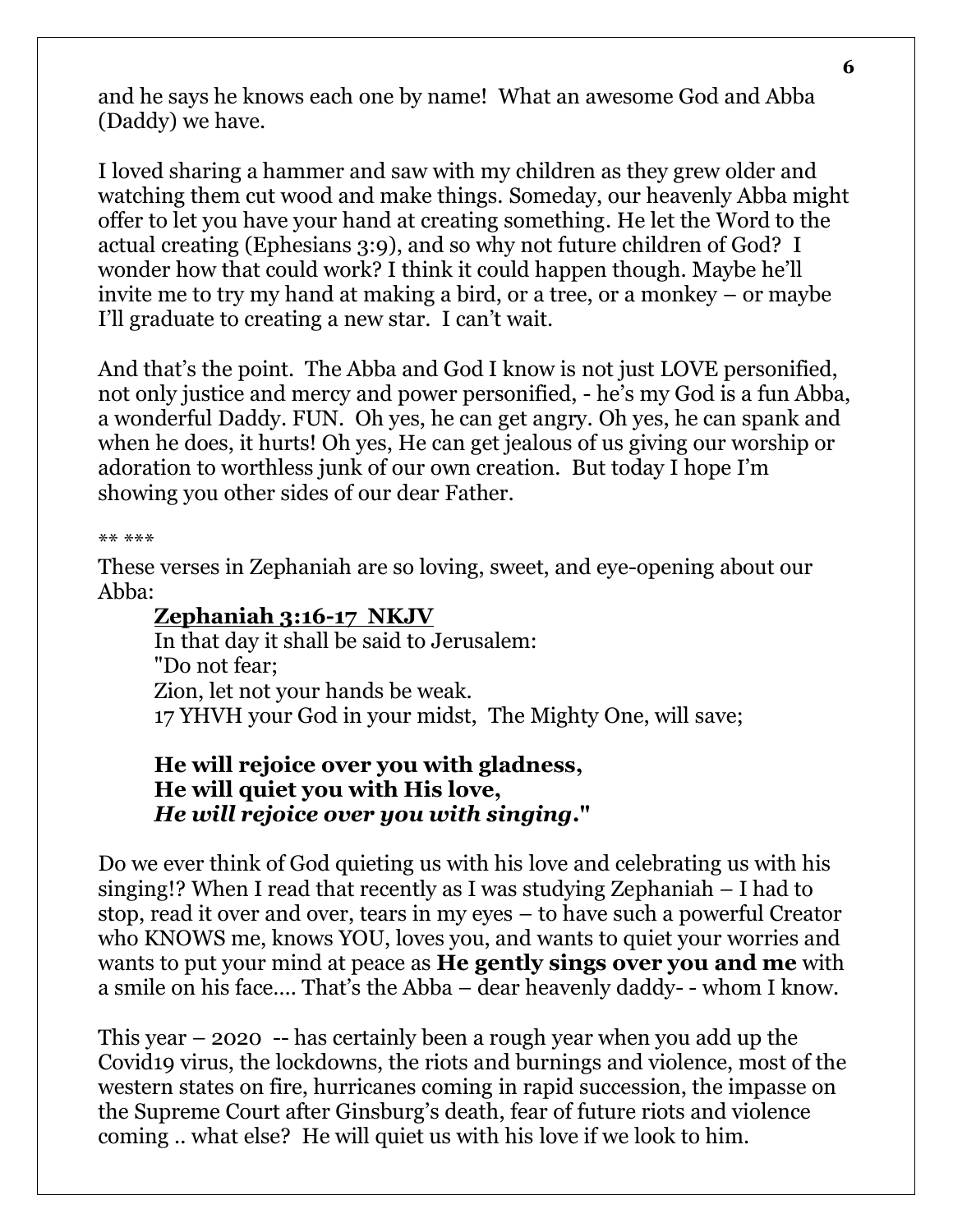Isn't that wonderful? Do you and I EVER think of God as enjoying singing that much that when he is happy about you and me, he rejoices over you with singing? That's what it says!

\*\* \*\*\*\*

AN ETERNITY of discovering more about our God.

**One thing I'm enjoying about my wife after being married to her these 45 years, is that I still am discovering more nuances,** more talents, more surprises about her I hadn't seen before. That's wonderful. I was probably too self-absorbed in my younger years to notice and learn. So now I LOOK for new discoveries about my wonderful wife.

But that also makes me realize I love discovering new angles and aspects about my beautiful, wonderful Father. He's truly beyond ever being fully grasped or understood.

We're going to be with him for forever and ever – and how exciting to personally discover more and more really heart-warming traits of our Daddy in heaven, God Most High, Supreme King of the Universe.

**We could go on and on … the beauty of our God**, the glory of our God, the power of our God, the LOVE of our God… yes, we hear of these things, but I hope in this little blog I've written has caused your mind to expand to see our God as just such a wonderful, wonderful multi-faceted being and I'm looking forward to having eternity to keep discovering more wonderful things about him.

Hasn't this been fun? And again, we could go on and on and on about Him – and for forever and ever we will delight in coming to discover ever more fun facts about our Great God Most High, our Abba.

Hallelujah, praise him and worship him and love him with everything you've got. Your love means something to him too. He appreciates being appreciated. So many don't bother. He wants you to love him with your whole being, your entire soul, mind, heart, and spirit (Deut 6:4). And those who do learn to see him and love him like this will be protected from the awful things coming:

Here's God speaking to us about YOU:

#### **Psalms 91:13-16**

"You shall tread upon the lion and the cobra, the young lion and the serpent you shall trample underfoot.